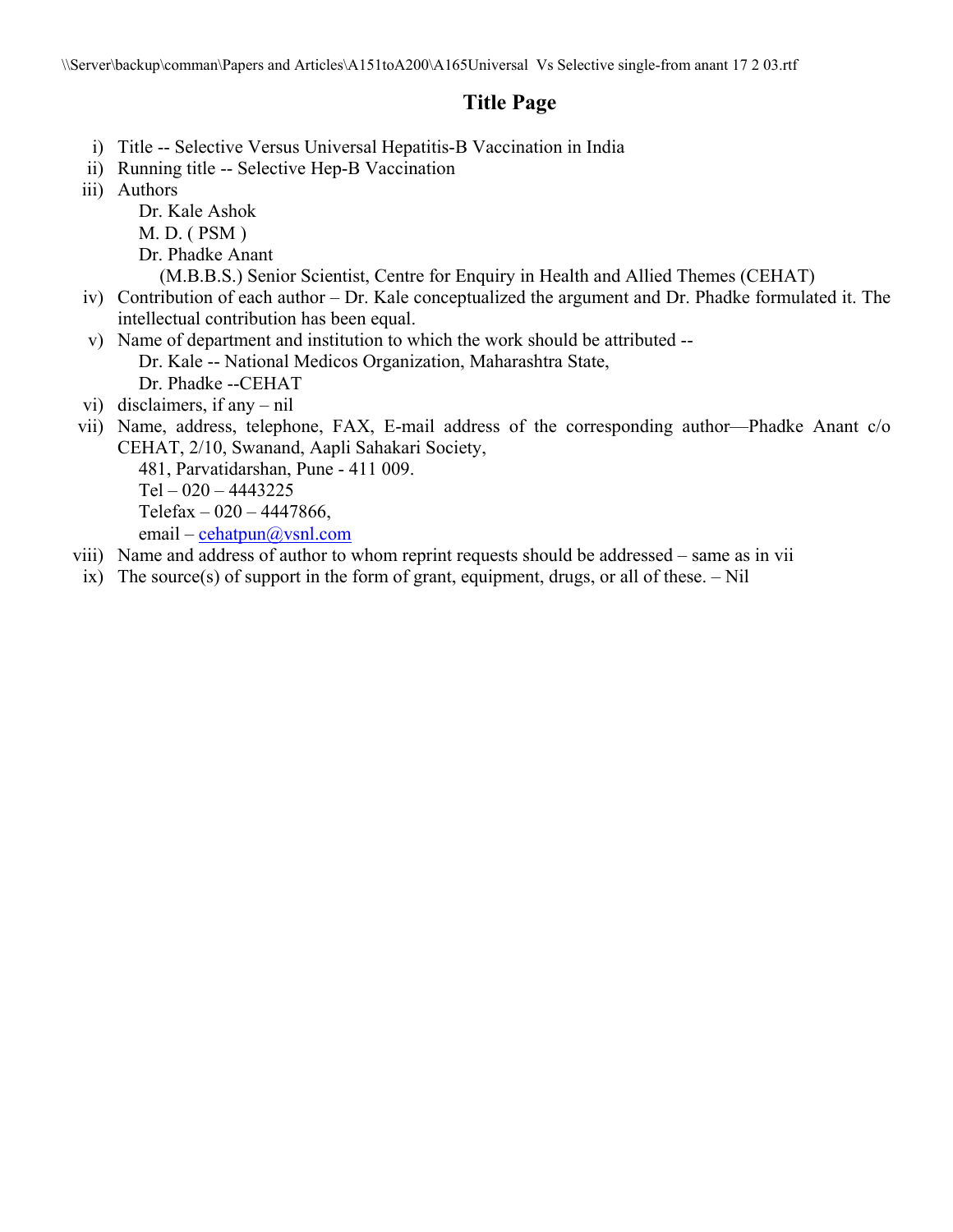# **Selective Versus Universal Hepatitis-B Vaccination in India Dr. Kale Ashok Dr. Phadke Anant ------------------------------------------------------------------------------------------------------------------------------**

#### **ABSTRACT: (318 words)**

This paper compares the cost–efficiency of Selective and Universal hepatitis-B vaccination of newborns in India. **Part-I** critically examines this comparison made by Aggarwal and Naik (the only such comparison in India). It argues that firstly Aggarwal-Naik have measured cost-efficacy in terms reduction in HBsAg-pool and not in terms of reduction in the highly infectious and highly pathogenic HBeAg pool. Secondly in their cost-calculations, they have made biased, unrealistic assumptions about cost of the Selective Vaccination programme, which renders their exercise invalid. Thirdly, the data they have used, itself shows that Selective Vaccination of newborns of HBsAg positive mothers would reduce the HBeAg pool by 40% by immunizing just about 4 % of the newborns; epidemiologically a very attractive option.

Part-II compares the cost efficacy of Selective versus Universal hepatitis-B vaccination strategies in India. The Selective vaccination strategy that we propose consists of in year I, identifying all the HBsAg positive mothers through antenatal screening and vaccinating their newborns within 24 hours of birth. This would protect about 40% of the newborns from the risk of HBeAg positivity by vaccinating only the 3% of the newborns, and the programme would cost one fourth of the programme of Universal Vaccination of all the newborns. Logistically also it would be a far better strategy. From year II onwards, only the HBsAg positive primis would be detected and their newborns will be vaccinated, along with vaccinating subsequent newborns of the cohort of HBsAg positive mothers, identified in year I. This subsequent annual screening of only the primis would, without reducing its efficacy, reduce the annual cost of the Selective Vaccination Programme from year II onwards, to only 8% of the annual cost of Universal Vaccination. In our epidemiological and socioeconomic situation, eradication of hepatitis–B is neither warranted nor possible in the next 50 years even with Universal Vaccination. This fact strengthens the case for this highly Selective Vaccination strategy .

**Key – words** – Universal hepatitis-B vaccination, Selective hepatitis-B vaccination, HBeAg, HBsAg, cost-efficacy, primi gravida.

# **Part I Critique of Universal Strategy**

#### **Introduction**

Vaccination is one of the important measures to prevent Hepatitis-B infection. As a public health measure, in the vaccination strategy, there are two options-

> i) Universal Vaccination (U.V.) which involves vaccinating all members of a particular subset of population i.e. all newborns, or all adolescents etc.

> ii) Selective Vaccination (S.V.) -Vaccinating all the members of a high risk group; for example, medical personnel or newborns of HBsAg positive mothers etc.

Universal Vaccination is a bit of a misnomer as it also involves vaccination of only a subset of the total population i.e. all the newborns in India and not vaccination of the whole of the population from infants to octogenarians. The Indian Academy of Pediatrics (IAP) has recommended 'Universal' vaccination of all the newborns in India **<sup>1</sup>** . To implement this recommendation, it would cost Rs. 1250/- million annually for the vaccine alone, at the rate of Rs. 50 per new born for the 25 million annual births in India. Compare this with the budget in the year 2000 -2001, of Rs. 1250 million for TB-control<sup>2</sup>, when TB remains the number one killer of Indian adults. When a recommendation which involves such huge expenses is made, its cost-efficacy, compared with that for vaccination against other diseases or with other option like Selective vaccination needs to be assessed. The final decision should depend upon our health-care priorities, funds required and comparative cost-efficacy of different options. To our knowledge, the IAP has not done this exercise. However, Aggarwal –Naik have compared the efficacy of Universal Versus Selective Hep-B vaccination and have concluded that cost per carrier prevented would be five times in the Selective Vaccination strategy compared to the Universal Vaccination strategy<sup>4</sup>. Their estimation thus supports the recommendation of the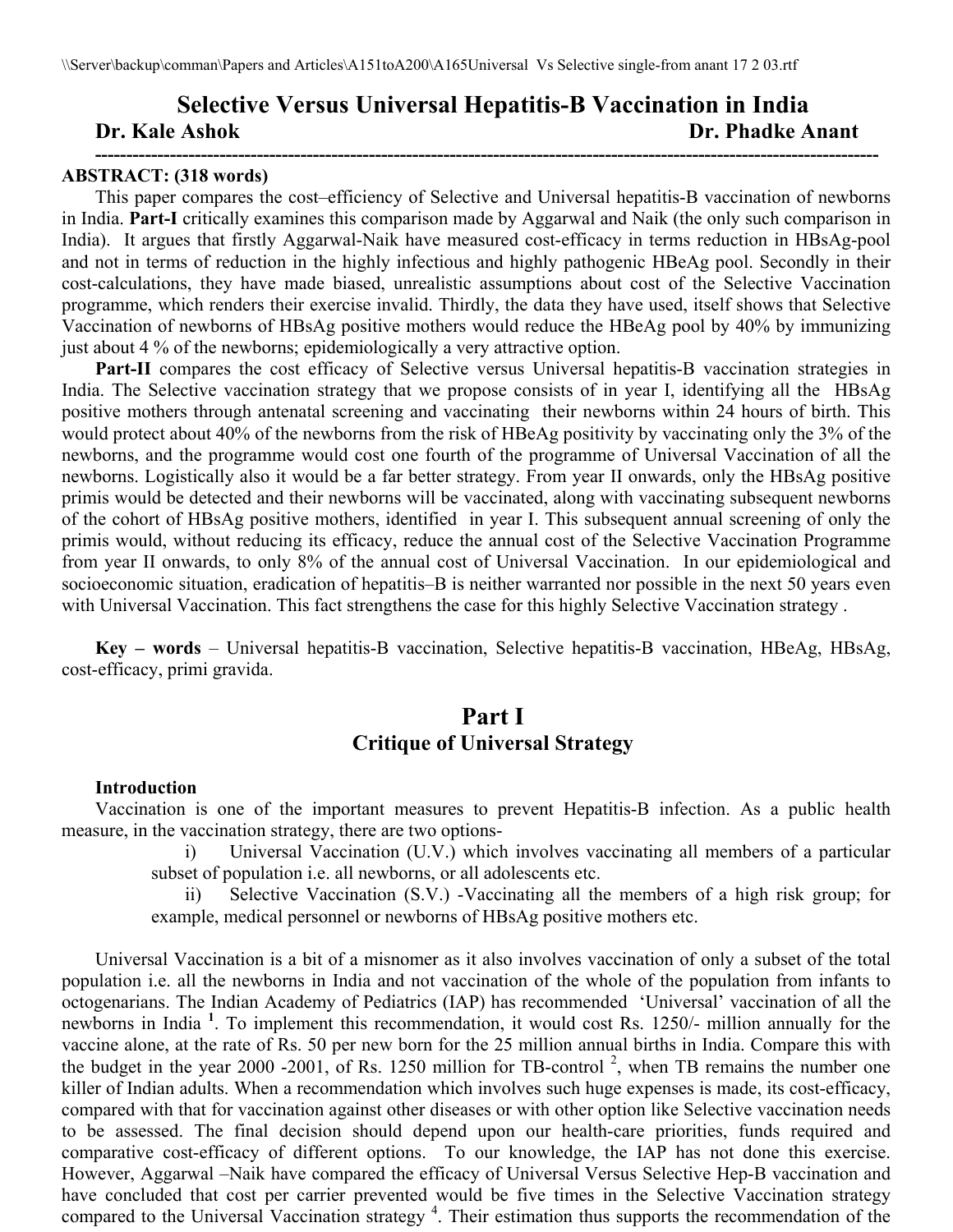IAP. We critically examine below, the core of Aggrawal-Naik's exercise to assess whether their methodology and results are valid.

## **Critique of Aggarwal – Naik's paper**

-

We would like to point out first that the WHO has recommended Universal and Selective Vaccination for countries with a carrier rate of above and below  $2\%$ , respectively  $(5)$ . Selective Vaccination is in use in low prevalence countries like Japan, U.K. Netherlands <sup>(6,7,8)</sup>. In India, the Universal Vaccination has been proposed under the assumption that the carrier rate in India is above 2%. This assumption is based mainly upon the estimation by Thyagarajan et al that the carrier rate in India is  $4.7\%$ <sup>(9)</sup>. We have pointed out elsewhere, that this estimation is erroneous because the author has made an elementary error in arriving at a proper average of the hepatitis-B positivity rates in different studies and has mistakenly equated positivity rate with carrier rate. Using the same data scientifically, we arrived at a carrier rate of around 1.5 % *( Phadke Anant, Kale Ashok, Some Critical Issues in the Epidemiology of Hepatitis – B in India. Indian Journal of Gastroenterology, 2000, Vol. 19 (Suppl. 3) December, C76-C77.)* Thus on the grounds of low carrier rate alone, it is clear that the Universal Strategy is invalid in India. Yet, we would discuss the comparative costefficacy of these two strategies so that the issue is discussed comprehensively in a scientific manner.

Aggarwal-Naik have used data from a study of 8575 infants born in two large hospitals in Delhi<sup>10</sup>. This study found that 322 (3.7%) of the 8575 pregnant women were HBsAg positive. The follow-up of the infants born to these mothers is given in Table No  $I<sup>11</sup>$ .

**Table I Incidence of Serum HBsAg Positivity in Infants According to Mother's Serum HBsAg Status** 

| Mother's Serum             | Infant age in Months         |                                |                   |                                |  |
|----------------------------|------------------------------|--------------------------------|-------------------|--------------------------------|--|
| HBsAg status               | $3 - 5$                      | $5 - 7$                        | $7 - 10$          | $10 - 14$                      |  |
| A. Positive<br>B. Negative | 21/188(11.2%)<br>5/328(1.5%) | $10/118(8.5\%)$<br>4/245(1.6%) | 0/85<br>6/163(3%) | $3/43(6.9\%)$<br>$4/59(6.8\%)$ |  |

Aggarwal-Naik have applied the data from this study to a hypothetical cohort of 10,000 newborns to compare the cost-efficacy of Universal and Selective HB vaccination in terms of cost per HBsAg carrier prevented. Their extrapolation of the 'Delhi study' data about HBsAg positively, to this cohort is summarized in table II.

## **Table**  $II^{12}$

### **Hepatitis-B Carrier Rate in Babies Borne to 10,000 Pregnant Women.**

|                            | Sub-Cohort of        | Sub-Cohort of                   | Total     |
|----------------------------|----------------------|---------------------------------|-----------|
|                            | HBsAg positives      | HBsAg negatives                 |           |
| Number of mothers          | 370                  | 9630                            | 10,000    |
| Vertical transmission rate | 18.6%                | 3%                              |           |
| Risk of chronicity         | 75%                  | 50%                             |           |
| No. of HBsAg carrier       | $370 x .186 x .75 =$ | $9630 \times 0.03 \times 0.5 =$ | 196       |
| children by one year       | 52                   | 144                             | $(100\%)$ |
| Proportion of HBsAg        | $52/196 = 26.5\%$    | $144/196 = 73.5\%$              | 100%      |
| carriers in sub-cohorts    |                      |                                 |           |
| Number of HBeAg            | 22 (42% of 52)       | 32 (22% of 144)                 | 54        |
| positives at one year      |                      |                                 |           |
| Proportion of HBeAg        | $22/54 = 40\%$       | $32/54 = 60\%$                  | 100%      |
| carriers in sub-cohorts    |                      |                                 |           |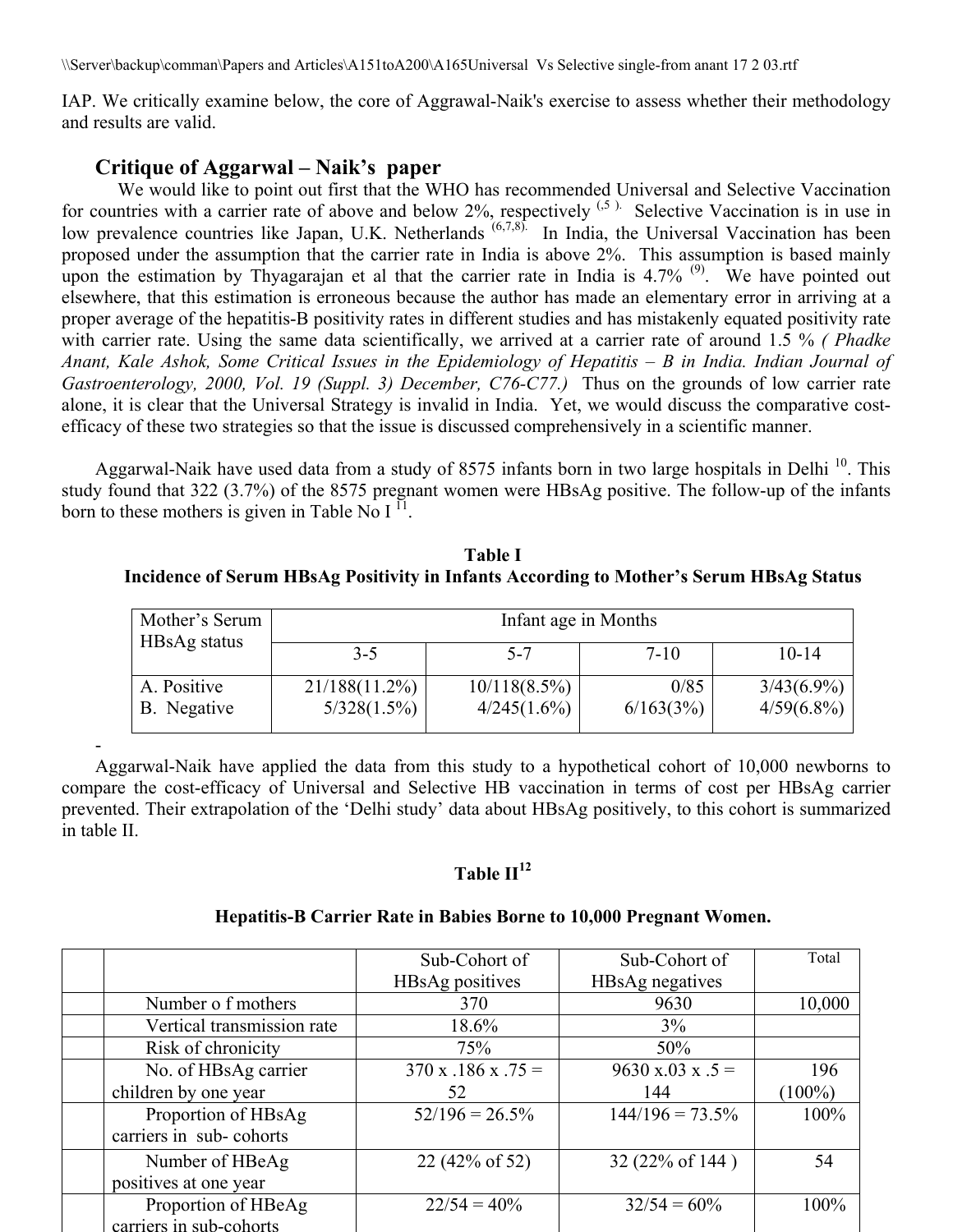"Assuming an epidemiological equilibrium", Aggarwal-Naik estimate that a further 174 babies will become HBsAg positive, subsequently by adulthood by horizontal transmission so that a prevalence of 370  $(190 + 174)$  HBsAg positives per ten thousand would be maintained. They distribute these 174 'subsequent HBsAg positives' proportionately, amongst the cohorts of newborns borne to HBsAg positive and negative mothers respectively. They then estimate the efficacy and cost efficacy of Hep-B vaccination by Selective and Universal Strategy. For this estimation, they make some assumptions about vaccine efficacy, the cost of screening maternal serum for HBsAg, the cost of the vaccine and its administration. Here we would consider only their cost-efficacy exercise, (cost per carrier prevented) leaving their exercise of comparing the efficacy of Selective and Universal vaccination, for a future debate. Here we would point out only one problem of their efficacy exercise -- To protect newborns from the perinatal Hep-B infection from HBsAg positive mothers, the newborns have to be given the first dose of the HB-vaccine within 12 hours of birth. In near foreseeable future, it is impossible that in India, all the newborns will be vaccinated within 12 hours of birth with any vaccine since 77% of deliveries take place at home **<sup>13</sup>** The assumed efficacy of 75 to 95% Universal Vaccination at birth, would in practice, be only on paper.

Turning to their cost-efficacy exercise, it suffers from two other crucial weaknesses -

### **1. Inappropriate Parameters**

The cost-efficacy of HB Vaccination should be measured in terms of cost per highly infectious carrier (HBeAg positive) prevented and not merely HBsAg positive carriers prevented. This is because HBeAg positive carriers are far more dangerous to public health, as they are far more infectious <sup>14</sup>. Secondly, they are far more likely to develop serious chronic liver disease later on than mere HBsAg positives**<sup>15</sup>**. In the 'Delhi study' used by Aggarwal-Naik, the data for HBeAg positivity were available. But Aggarwal-Naik chose not to use these data for their cost-efficacy estimation.

Infants born to HBsAg positive mothers are far more likely to be positive for HBeAg. For example, in this 'Delhi-study' it was found that out of the 31 HBsAg positive infants born to the carrier mothers, 13 (42%) were HBeAg positive, by the age 6 months; whereas only 2 (22%) out of the 9 HBsAg positive infants born to HBsAg- negative mothers turned HBeAg positive by the age of 6 months **<sup>16</sup>**. Thus in a cohort of 10,000 newborns, out of the 52 HBsAg carriers born to HBsAg carrier mothers, 22 (42%) would be HBeAg positive. Compared to this, out of the 144 HBsAg carrier-babies of the HBsAg negative mothers, only 32 (22%) would be HBeAg positive. Universal Vaccination would protect all the 54 children from the risk of perinatal acquisition of HBeAg positivity by immunizing 10,000 infants, whereas Selective Vaccination would protect 22 (41%) infants from this risk by immunizing just 370 (3.7%) children!

### **2. Biased Cost Calculations**

Aggarwal-Naik have estimated the cost of Selective and Universal HBV Vaccination **<sup>17</sup>**. In this exercise, they report that some drug-manufacturers have offered prices "as low as U.S. 0.55 dollars, provided the ordersize was large". They have therefore assumed the cost of each vaccine dose to be 0.75 US dollars, 2.25 US dollars for 3 doses. In case of Selective Vaccination however, they have assumed that "price of the vaccine is likely to be higher since economies of scale are not possible. It may be safely assumed to be double than that for Universal Vaccination i.e. US dollars 4.50 per infant". This assumption is arbitrary. For Selective Vaccination of infants, going by their own assumption of prevalence of HBV carrier rate to be 3.7%, 0.93 million newborns would be immunized annually requiring 2.79 million doses annually. This is a huge order and it is wrong to assume that "economies of scale are not possible". Economies of scale do not operate beyond a limit in many cases..

Aggarwal-Naik have also assumed the cost of administration of the vaccine to be double in case of Selective Vaccination compared to Universal Vaccination, "since the newborns of HBsAg positive mothers will have to be specifically located and immunized". This assumption is again arbitrary and biased. In the Selective Vaccination programme, HBsAg positive mother would be identified during routine antenatal check-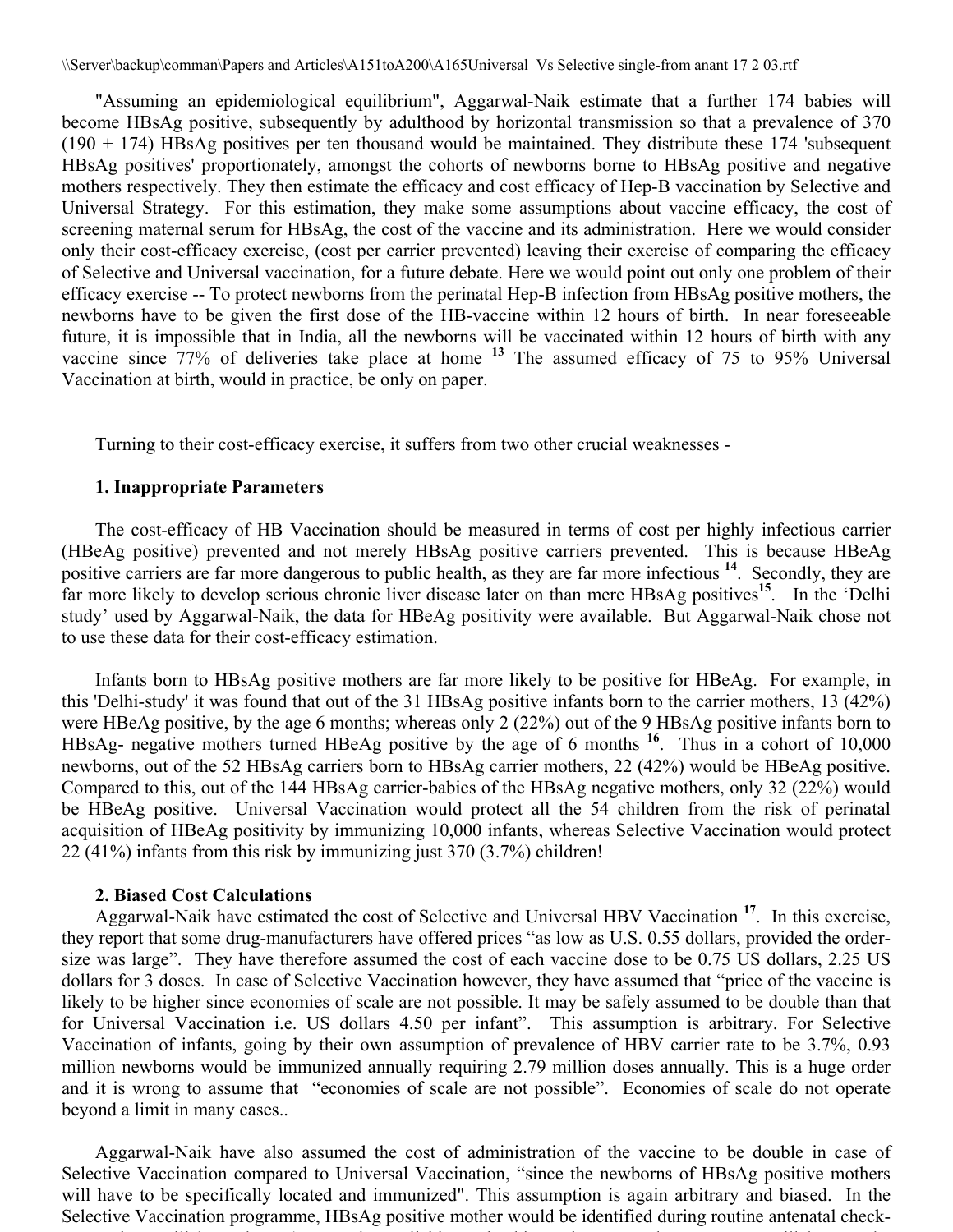employed to locate these mothers. Compared to the efforts required in the Universal Vaccination strategy to reach all newborns immediately after birth for HB vaccination, in the Selective Strategy, only the newborns of the HBSAg positive mothers (4%) will have to be reached for giving the first dose within 12 hours of birth.

Thirdly, the unit cost of the material for HBsAg screening in Selective Vaccination programme has been taken as 2 US dollars. No consideration has been given to the fact that annually millions of women would undergo HBsAg screening and hence the cost of this screening would drastically go down. The cost of the batch Elisa kit for HBsAg screening was around Rs. 20/- (about 0.5 dollar) per test in September 2001. With an order running into millions of kits, this cost would come down substantially.

**To conclude**, Aggarwal-Naik's cost efficacy comparison of Selective versus Universal HB-vaccination is seriously flawed and hence invalid. There is a need to do this comparison by using reduction in the highly infectious and damaging HBeAg positive pool as the parameter to measure cost-efficacy and by avoiding biased assumptions. We have done this exercise in Part II below.

#### **Part II**

## **Selective Hep-B Vaccination: A Cost-effective Strategy**

 Prevention of perinatal (vertical) transmission from Hepatitis-B positive mothers requires that the newborns be given the first dose of the vaccine during first 12 hours of birth. However, in India, as pointed out earlier, since 77% births take place at home, this condition can not be met in majority of the cases. The first dose of Hep-B vaccine would be given in the Indian National Immunization Programme at the earliest, with the BCG vaccination visit and generally with the DPT-vaccination visit at 6 weeks after birth (In many places BCG vaccine is also given during the DPT vaccination visit!). Even if it is given a little earlier, inability to give it in the first 12 hours after birth means that at least in 77% of births, the newborns will not be protected. It is well known that newborns who get infection at birth, have the highest (90%) risk of carrier rate and have the highest proportion of HBeAg positives amongst infants.**<sup>18</sup>** This most vulnerable group, is precisely the one that would remain uncovered by Universal Vaccination in India. The WHO, the American Academy of Pediatrics and almost all other health agencies have recommended that the first dose of HBV must be given as early as possible and in any case not later than 48 hours after birth.**<sup>19</sup>**

Hence, there is a need to look for alternatives, especially in view of the relatively high cost of the vaccine. Selective Vaccination of high-risk newborns offers a better and more cost-effective alternative which focuses on the most vulnerable group of newborns of hepatitis-B positive mothers.

## **The Selective Vaccination Strategy**

This S. V. strategy involves screening of all pregnant women for HBsAg and giving the first dose of the vaccine within 24 hours of birth, to the newborns of only the Hepatitis-B positive mothers detected during this antenatal screening.

This strategy can further be made more Selective. This Highly Selective Vaccination (HSV) strategy would involve the following -

1. In year-I, screening all pregnant women for HBsAg positivity. From year II, to conduct this screening every year only for the primigravida.

2. To give the first dose of the vaccine immediately after birth, to all the newborns of the HBsAg positive mothers in year I and also to the subsequent newborns of cohort of all these HBsAg positive mothers.,

3. From year II, at birth to vaccinate also the newborns of every additional batch of HBsAg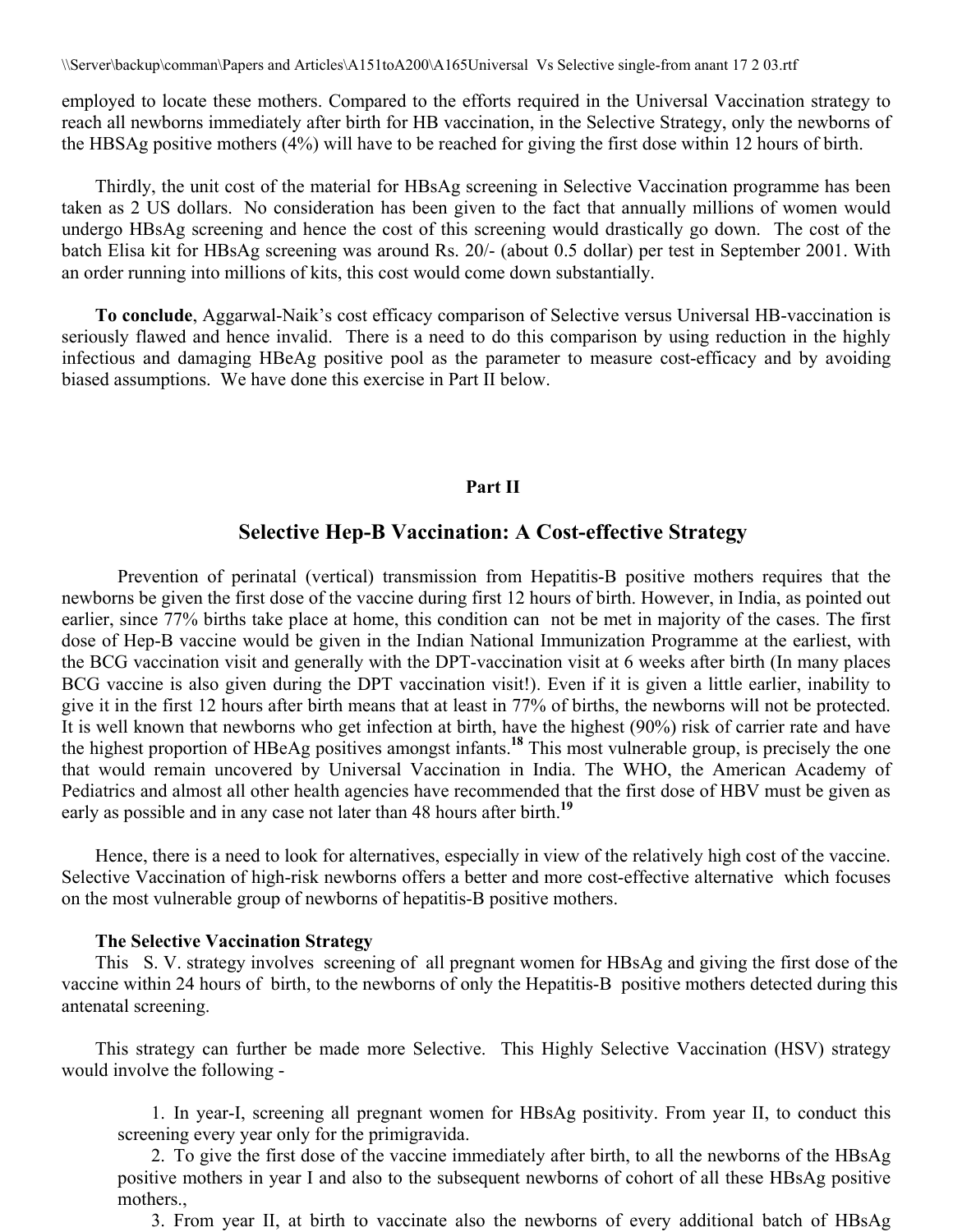Apart from the cost-efficacy advantage described below of this Highly Selective Vaccination Strategy, it would automatically provide data for monitoring of the prevalence of HBsAg positivity rate amongst child bearing women. Secondly this strategy is logistically much more practical than the U.V. strategy. We get 6-7 months to screen the pregnant women for HBsAg during antenatal check-ups. Secondly only about 3% of the newborns will have to be vaccinated within 24 hours of birth. The mothers of these babies would have been detected well in advance and it would be much easier for the ANM to track down and vaccinate within 24 hours five (3%) of the 150 births that would occur in one year in the 5000 population she is to serve.

The cost-efficacy details of this strategy are given in table III, and the results are seen in row 5, 7, 12 and row 13 of this table.

### **Comparison with Universal Vaccination**

It is seen from row 7 of table No. III that the cost - Rs. 9260 per infant protected from HBeAg positivity by Universal Vaccination Strategy is more than the cost in case of Selective Vaccination (Rs.5227). Secondly, to cover all the pregnant women and their newborns in a year, the total annual cost of the programme for Universal and Selective vaccination for a cohort of 10,000 would be Rs.5,00,000 and Rs.1,15,000 respectively. In a country like India, where funds are very limited, an option, which costs less than one-forth to protect 40% of the infants from the risk of perinatal acquisition of HBeAg positivity, is obviously preferable. ( Subsequently it will also reduce horizontal transmission considerably, but this can not be quantified easily). In the above estimation, we have not accounted for factors like efficacy of giving only the vaccine to the newborn without giving hyperimmune globulin or the cost of human power, as these factors apply equally to Selective and Universal vaccination

This cost can be further reduced considerably, if we screen only the primigravida pregnant women from year II onwards, and continue to vaccinate infants subsequently borne to the cohort of the HBsAg positive mothers detected earlier. As seen from row 13 of table III, the total annual cost of such a Selective Vaccination would be a mere Rs.101 million, i.e. 8 % of the annual cost of Universal Vaccination.

The rationale for focussing on the primigravida, from year II of the programme, is as follows – It was found in a large study involving 8445 women by Nayak Panda et al, that the HBsAg positivity rate in women for age-groups 15 to 20 years and 20 to 30 years was 3.3% and 3.6% respectively, and that this difference was not statistically significant<sup>20</sup> The prevalence of HBsAg positivity was found to be significantly more after 30 years of age. In India, most women complete their childbearing before the age of 30 years. Hence if initially all the pregnant women in India are screened for HBsAg positivity, and the pool of HBsAg-positives is identified, it is unlikely that this pool would expand during their remaining childbearing period. It would suffice to screen every year only the primigravida from year II, as only they would add to the pool of HBsAgpositive child bearing women in India.

As seen from row 7 and 5 in table II, going by the data of the 'Delhi-Study' by Nayak-Panda et al, Selective Vaccination would directly prevent only 40% and 26.5% of the HBeAg-positive and HBsAg positive newborn carriers respectively, whereas Universal Immunization would prevent all newborn carriers. If we are able to control 40% of vertical transmission of the highly infectious and pathogenic HBeAg positivity, at less than 10% of the annual cost of Universal Vaccination, this is an excellent bargain. This bargain is to be seen in the context of the fact that in India, it is not appropriate to spend Rs.1250 million annually on Hep-B vaccination, when our budget for TB-control is Rs.1250 million, and the budget for all other vaccines together is less than the budget-requirement of Universal HB-vaccination alone!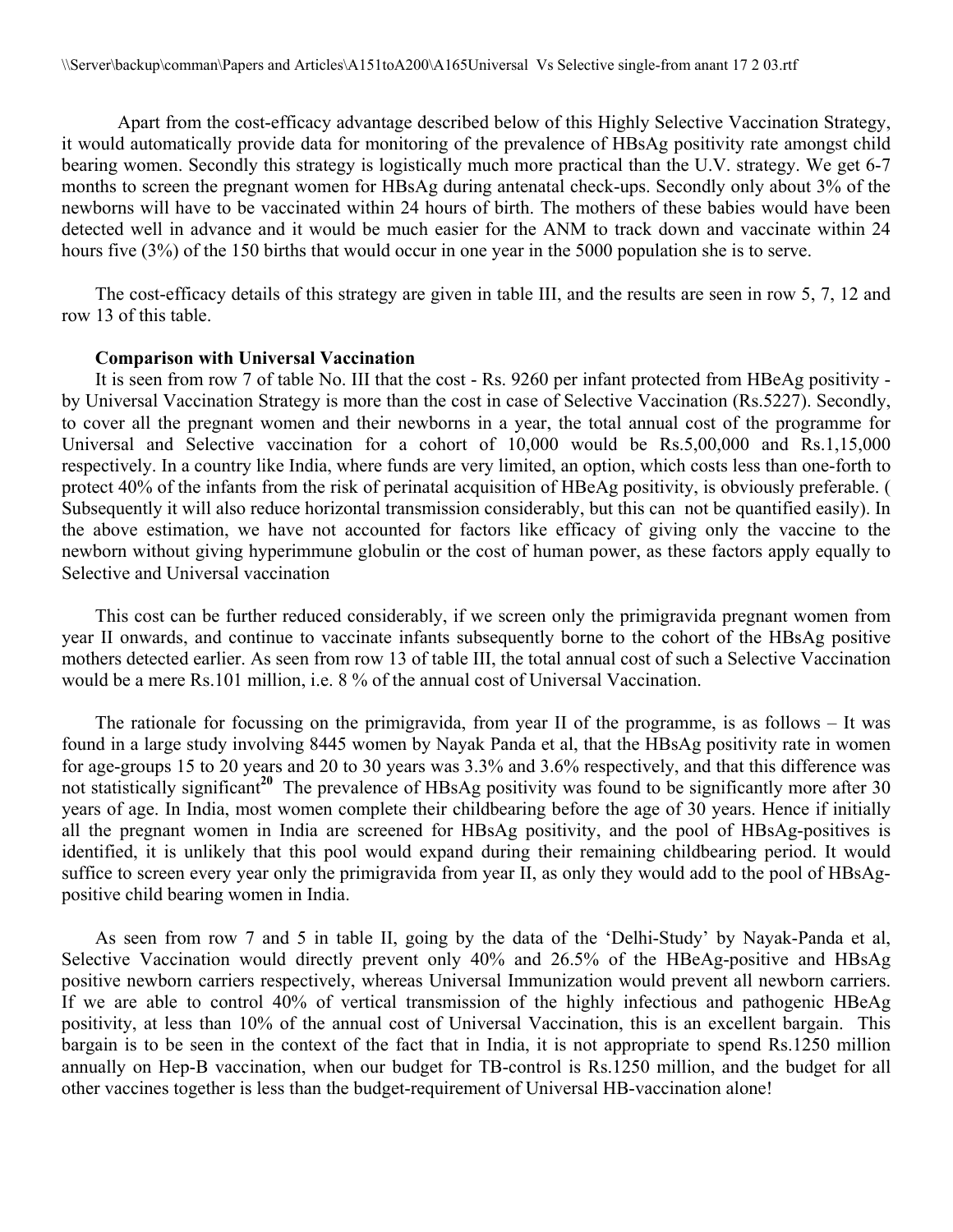**Table III Comparative Cost Efficacy of Universal and Selective Hep-B Vaccination in a Cohort of 10,000 Pregnant Women and Their Newborns** 

|                  |                                                                                             | <b>Selective</b>     | <b>Universal</b> |
|------------------|---------------------------------------------------------------------------------------------|----------------------|------------------|
|                  |                                                                                             | <b>Strategy</b>      | strategy         |
|                  | Cost of HBsAg screening for 10,000 antenatal cases ( $\overline{(a)}$ Rs 10) <sup>(A)</sup> | Rs. 1,00,000         |                  |
| 2.               | <b>HBsAg Positivity Rate</b>                                                                | $3\%$ <sup>(B)</sup> |                  |
| $\overline{3}$ . | Number of HBsAg Positive mothers                                                            | 300                  |                  |
| $\overline{4}$ . | Vaccine cost of the vaccination of the newborns of positive mothers $\omega$                | Rs. 15,000           | Rs. 5,00,000     |
|                  | 50 per child for 3 doses <sup>(C)</sup>                                                     |                      |                  |
| 5                | Cost of screening and vaccination (row $1 + row 4$ )                                        | 115,000              | 5,00,000         |
| 6                | Number of HBeAg carrier children prevented <sup>(D)</sup>                                   | 22                   | 54               |
| 7.               | Cost of preventing one HBeAg carrier (row $5/row 6$ )                                       | Rs. 5227             | Rs. 9260         |
| 8.               | No. of primi gravida to be screened from year II onwards, annually $(E)$                    | 3000                 |                  |
| 9                | Annual cost of screening additional batch of primigravida and vaccinating                   | Rs. 34,500           |                  |
|                  | babies of HBsAg positive primiparous women (30% for row 5)                                  |                      |                  |
| 10               | Cost of vaccinating 600 babies that would be borne to the cohort of                         | Rs. 30,000           |                  |
|                  | 300 HBsAg positive mothers in say next 5 years                                              |                      |                  |
| 11               | Annual cost of this vaccination if spread over 5 years                                      | Rs. 6,000            |                  |
| 12               | Total annual cost of the programme (row $9 + row 11$ )                                      | Rs. 40,500           |                  |
| 13               | Total annual cost of this programme if all the 25 million pregnant women                    | Rs. 101              | Rs. 1250         |
|                  | in India are to be included in this programme                                               | million              | million          |
|                  | $(40,500 \times 25 \text{ millions}/10,000)$                                                |                      | (25 million      |
|                  |                                                                                             |                      | $x$ Rs 50)       |
| 14               | Total cost of this programme in year I, if all the 25 million pregnant                      | Rs.287.5             | Rs. 1250         |
|                  | women in India are to be included in this programme                                         | million              | million(25)      |
|                  | $(115,000 \times 25 \text{ millions}/10,000)$                                               |                      | million x Rs     |
|                  |                                                                                             |                      | 50)              |

NOTES –

A) The kit cost per test during September 2001 was around Rs.20 per test, (with some price variation with different manufacturers). We assume that in the mass screening, this cost would come down to Rs.10/- per test, B) Kant Lalit, Arora Narendra; Transmission of Hepatitis B Virus in Children : Indian Scenario; in Hepatitis-B in India. Sarin S.K., Singal A.K., (editors) CBS Publishers and Distributors, 1996, Table-2. (We have rounded off this figure in table II)

C) The cost of the vaccine during September 2001 was Rs.100/- per child for 3 doses. We have assumed that this would come down to Rs.50/- per child in a mass-vaccination programme.

D) Row 6 from table II

E) With around a 3-child norm in India, we assume that 30% of all the pregnant women would be primigravida.

F) Assuming the 3 child-norm, each of these 300 HBsAg positive mothers would on an average, give birth to two more children in the subsequent, say five years.

It may be pointed out that in India, HBV infection is not a priority issue. Indians have a lifetime risk of less than 0.1% of dying due to consequences of HBV infection. *( Phadke Anant, Kale Ashok, Some Critical Issues in the Epidemiology of Hepatitis – B in India. Indian Journal of Gastroenterology, 2000, Vol. 19 (Suppl. 3) December, C76-C77.)*. We therefore need not aim at eradicating HBV-infection but should aim at drastically reducing the HBeAg pool.

Secondly, even the Universal HB Vaccination programme will not eradicate HBV in foreseeable future. If all newborns are successfully protected by vaccination since birth, even then it will take the U.V. Programme  $\mathcal{A}^{\mathcal{A}}$  to the internal function of  $\mathcal{A}^{\mathcal{A}}$  and  $\mathcal{A}^{\mathcal{A}}$  is a large internal function of  $\mathcal{A}^{\mathcal{A}}$  in  $\mathcal{A}^{\mathcal{A}}$  in  $\mathcal{A}^{\mathcal{A}}$  in  $\mathcal{A}^{\mathcal{A}}$  in  $\mathcal{A}^{\mathcal{A}}$  in  $\mathcal{A}^{\mathcal{A}}$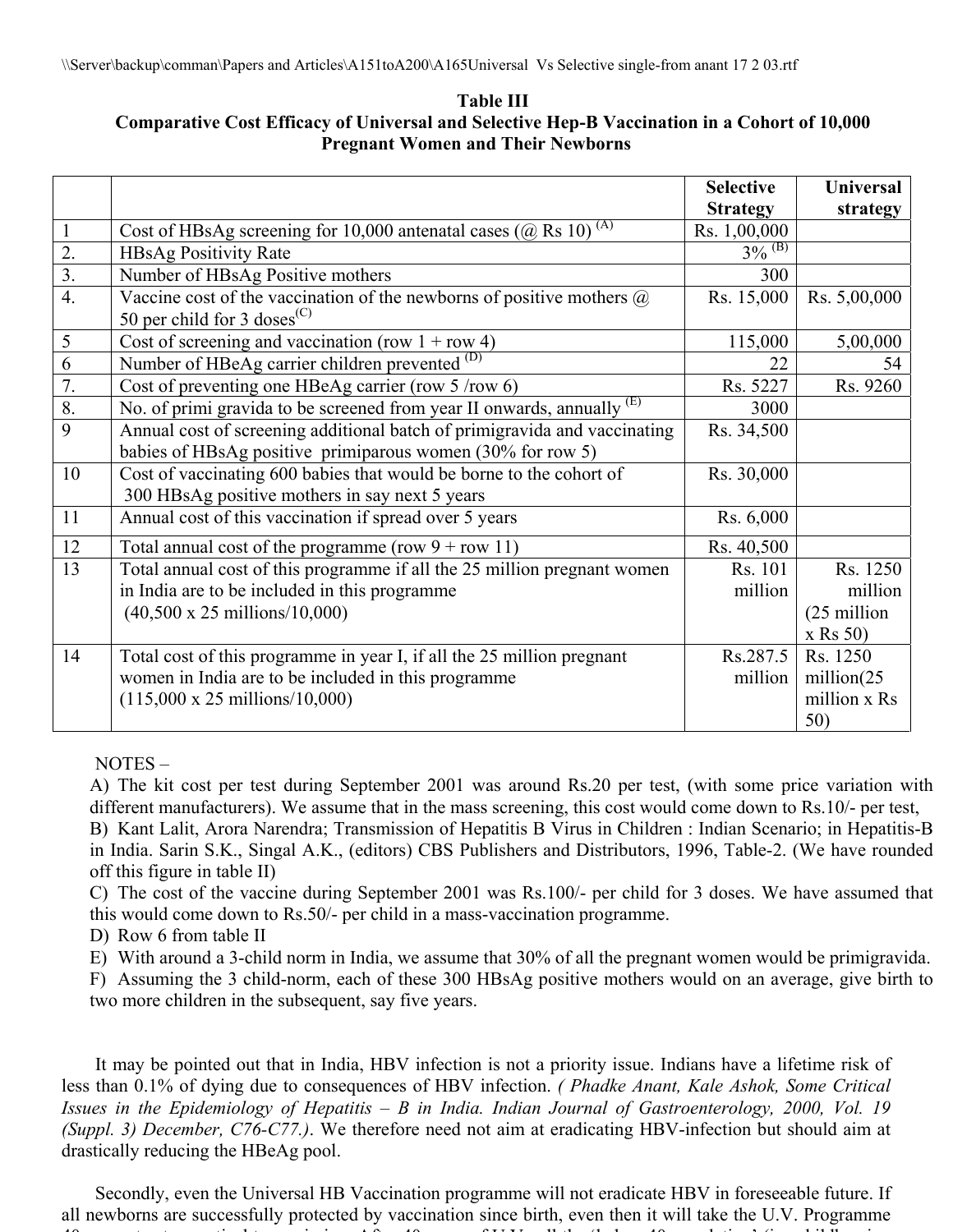population) would have been protected, free of hepatitis-B infection and hence vertical transmission would stop completely. Horizontal transmission amongst 'below 40 year' age-group would also stop after 40 years of this programme. To stop horizontal transmission amongst above 40 year population also, it will take further 25 years of U.V., because average life- expectancy at birth in India is 65 years and it will take these many years before every Indian would be protected by this vaccination programme for infants. During these coming 65 years, the life-expectancy would further increase, with the resultant consequences for this programme.

The vaccine cost for Universal Vaccination of only the newborns would be Rs.1250 million @ Rs.50/- per child (3 doses). If all children up to the age of two years (up to which EPI programme covers children) are also included as part of the routine Vaccination, the vaccine-cost would be Rs. 3750 million in year I of the programme. Compared to this, as seen in row 14 of table III, the vaccine cost of Highly Selective Vaccination would be only Rs.287.5 million in the first-year and Rs.101 million per year thereafter.

In the Highly Selective Programme outlined above, some women would be left out of the screening-those who were not pregnant during year I of the programme and become pregnant for their second or third baby after the first year of the programme. To reach out to them, the programme can be modified to also include from year II, all multigravida also who have not been screened so far. We can not estimate the number of such women. But with this modification, this 'missed pool of HBsAg positive pregnant women' would be covered in say about 5 years. From year VII onwards, only primis would need to be screened to detect the addition to the pool of HBsAg positive pregnant women. Till then, i.e. for the first 5 years or so the programme-cost would be, at the most, Rs. 288 million annually. Thereafter, as seen from row 13 of table III, it would be Rs. 101 million annually; i.e. less than 10% of the cost of the Universal Strategy. (As mentioned above, in this comparison, we have excluded the human power and other cost ).

This modification would also help to include all those who should have been covered in the screening in the previous years, but were left out due to inadequate reach of the programme.

To conclude, epidemiologically, financially, logistically the Selective strategy is far more fruitful and prudent compared to the UV strategy, in controlling the spread of HBV-infection in India.

(We are thankful to Dr. Amita Pitre for her comments on the draft of this paper and to our friends in the Medical Friend Circle, who encouraged us to pursue our argument. The usual disclaimer remains )

Funding - none

# **References:**

- 1. Indian Pediatrics 1999, 786.
- 2. Govt. of India. Expenditure Budget 2000-01, vol.1, page 90.
- 3. Aggarwal R., Naik S.R., Cost Efficacy Evaluation of Inclusion of Hepatitis-B Vaccine in Expanded Programme of Immunization, in Sarin S.K., Singhal A.K. (Ed.) Hepatitis B in India, CBS Publishers and Distributors, 1996, P.206 to 216.
- 4. WHO, Hepatitis-B Vaccine. Weekly Epidemiological Record 3.11, 1991.
- 5. Ghendon Y. WHO Strategy for the global diminution of new cases of hepatitis B, Vaccine 1990, 8: S 129- 133
- 6. Kusuya Nishioka, Transfusion Transmitted Diseases, in Hepatitis B in India, K. Sarin, A.K. Singhal(cds.), CBS publisher, 1st Edition, Page 223.
- 7. Department of Health, Welsh Office, Scottish office Home & Health Department, DHSS (Northern Ireland). Immunization against infectious disease. London:HMSO, 1992: 110-19.
- 8. Grosheide PM et al. National Hepatitis B Steering Committee, Programme for preventing perinatal hepatitis B infection through screening of pregnant women and immunisation of infants of infected mothers in the Netharlands, 1989-92. BMJ 1995; 311: 1200-2.
- 9. . S.P.Thyagarajan, S.Jayaram, B. Mohanvalli. Prevalence of HBV in the General Population of India, in